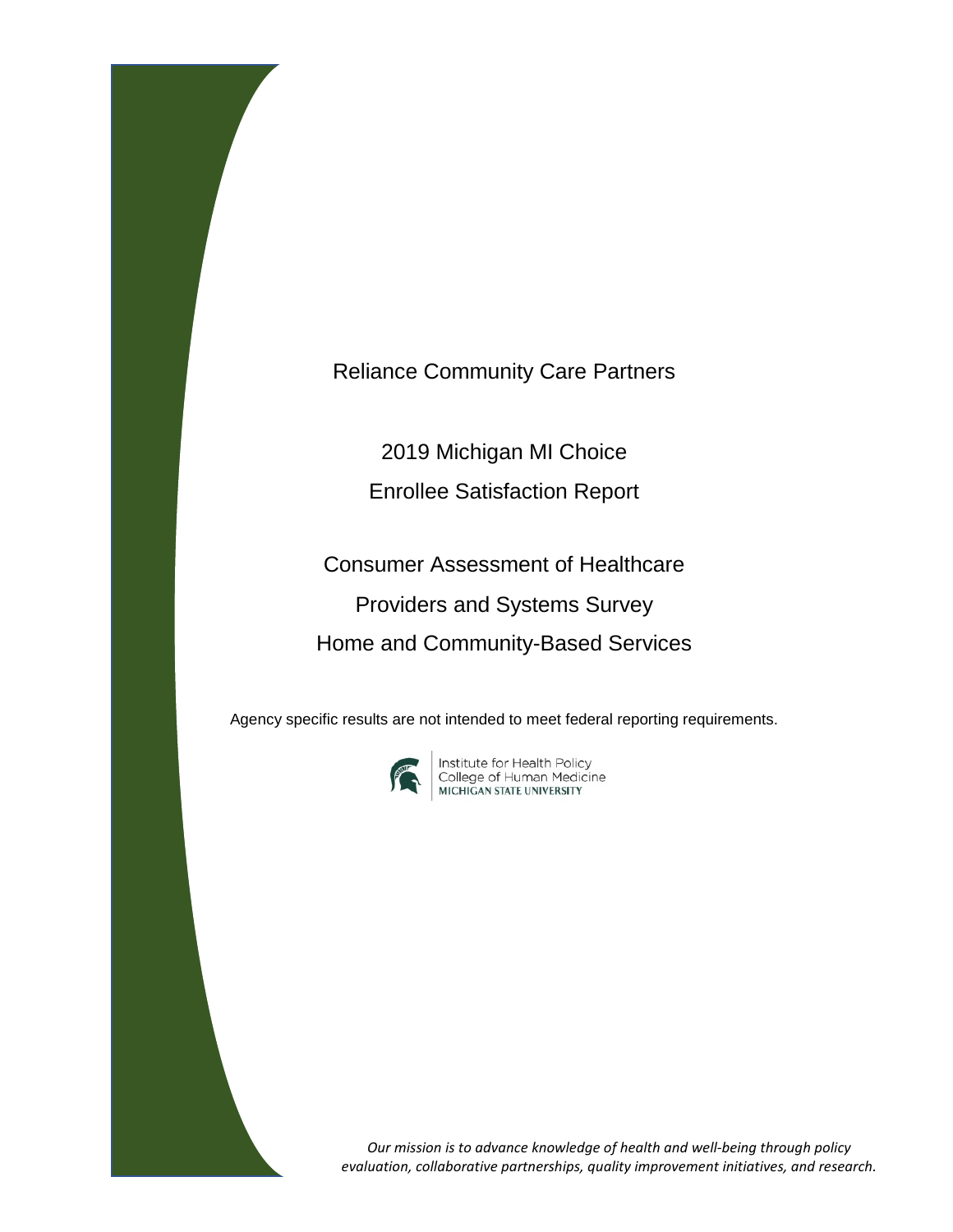

#### **Introduction**

The goal of the MI Choice Enrollee Satisfaction Survey is to provide performance feedback that is actionable and that will aid in improving patient-centered service delivery. The CAHPS Home and Community-Based Services Survey was selected because (1) it is the most widely used survey with benchmarking and standardized questions for assessing patient experiences in the United States, (2) the survey tool and technical guidance is publicly available from the Agency for Healthcare Research and Quality, (3) the survey has a strong track record of rigorous scientific development and testing to ensure reliability and validity, and (4) the survey is commonly used as the federal reporting standard to the Centers for Medicaid and Medicaid Services.

## Methodology

There were 8,729 enrollees who met the following criteria for the sampling frame: (1) enrolled in the MI Choice program for at least three months between February and April 2019; (2) had at least one claim during that time period; (3) 18 years of age or older; and (4) did not participate in the 2018 MI Choice Enrollee Satisfaction Survey. A random number methodology per agency was then applied resulting in 3,417 enrollees being including in the telephone sample frame. The sampling frame for the Reliance Community Care Partners was 264 with 36 completed surveys.

Prior to the survey administration, a pre-notification letter was sent informing enrollees to anticipate a telephone call. Enrollees were assured that the survey was being sponsored by the State of Michigan and answers kept confidential by Michigan State University.

MI Choice enrollees completed the telephone survey from May to September 2019. The survey was considered viable for inclusion if the respondent answered three cognitive screening questions with valid responses: (1) Does someone come into your home to help you? (2) How do they help you? and (3) What do you call them?

Survey results were standardized to a 100-point scale with mean scores calculated in accordance with the Technical Assistance Guide for Analyzing Data from the CAHPS Home and Community-Based Services Survey. Less than five percent of the respondents opted to use the alternative responses where options are presented as "mostly yes" or "mostly no" instead of a more cognitively challenging Likert-type scale. The alternative responses were also converted to the standardized scale.

Statewide and agency specific calculations are provided within this report. Please note that agency results are informational only and not intended for federal reporting. Official reporting of CAHPS results requires 100 valid surveys per unit of analysis completed by an approved vender. Cells under five were either suppressed or excluded from presentation because of the instability of reporting small numbers.

## **Demographics**

Reliance Community Care Partners respondents were more likely to be younger and indicate a higher overall health score (47.2% vs. 40.37% and 54.4% vs. 47.9%; respectively) as shown in Table 1.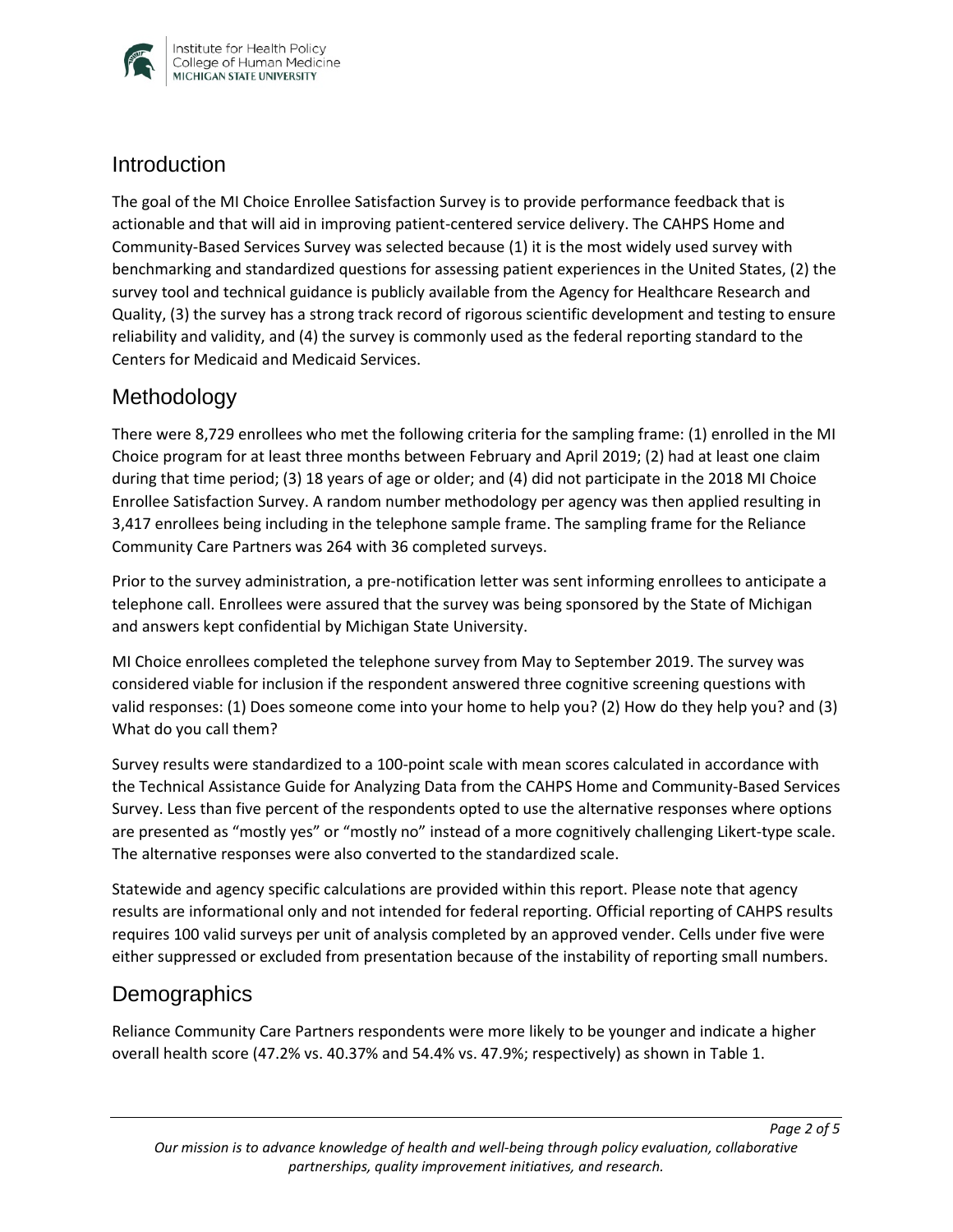

| <b>Demographics</b>    | <b>Response</b>      | <b>State</b> |     | <b>Reliance</b> |                |
|------------------------|----------------------|--------------|-----|-----------------|----------------|
|                        |                      | %            | #   | %               | #              |
| Age                    | 18-64 years old      | 40.3         | 242 | 47.2            | 17             |
|                        | 65+ years old        | 59.7         | 359 | 52.8            | 19             |
| Gender                 | Female               | 66.9         | 402 | 69.4            | 25             |
|                        | Male                 | 33.1         | 199 | 30.6            | 11             |
| <b>Education Level</b> | High School or Less  | 56.6         | 328 | 60.6            | 20             |
|                        | Some College or More | 43.4         | 252 | 39.4            | 13             |
| Race                   | White                | 71.0         | 427 | 66.7            | 24             |
|                        | <b>Black</b>         | 18.8         | 113 | 16.7            | 6              |
|                        | Hispanic             | 3.0          | 18  | s               | 3              |
|                        | Other                | 5.2          | 31  | s               | $\mathbf{1}$   |
|                        | Unknown              | 2.0          | 12  | S               | $\overline{2}$ |
| <b>Mental Health</b>   | Scale from 1-100     | 59.5         | 595 | 57.2            | 36             |
| <b>Overall Health</b>  | Scale from 1-100     | 47.9         | 587 | 54.4            | 36             |

## **Table 1 Demographics**

*'s' indicated suppressed due to cell size less than 5.* 

#### **Results**

The CAHPS survey asks 46 questions which can be grouped into 11 domains of objective and actionable information for quality improvement. These domains address issues such as unmet need, physical safety, helpfulness of the case manager, the quality of the patient-caregiver relationship, and the respondent's feelings of self-determination. CAHPS domain results are presented in Table 2.

Reliance Community Care Partners scored at least five-percentage points lower than the state average on Staff Listen & Communicate Well (84.9% vs. 94.9%) and Planning Your Time & Activities (73.7% vs. 78.8%). The remaining CAHPS domains were within five-percentage points of the state average.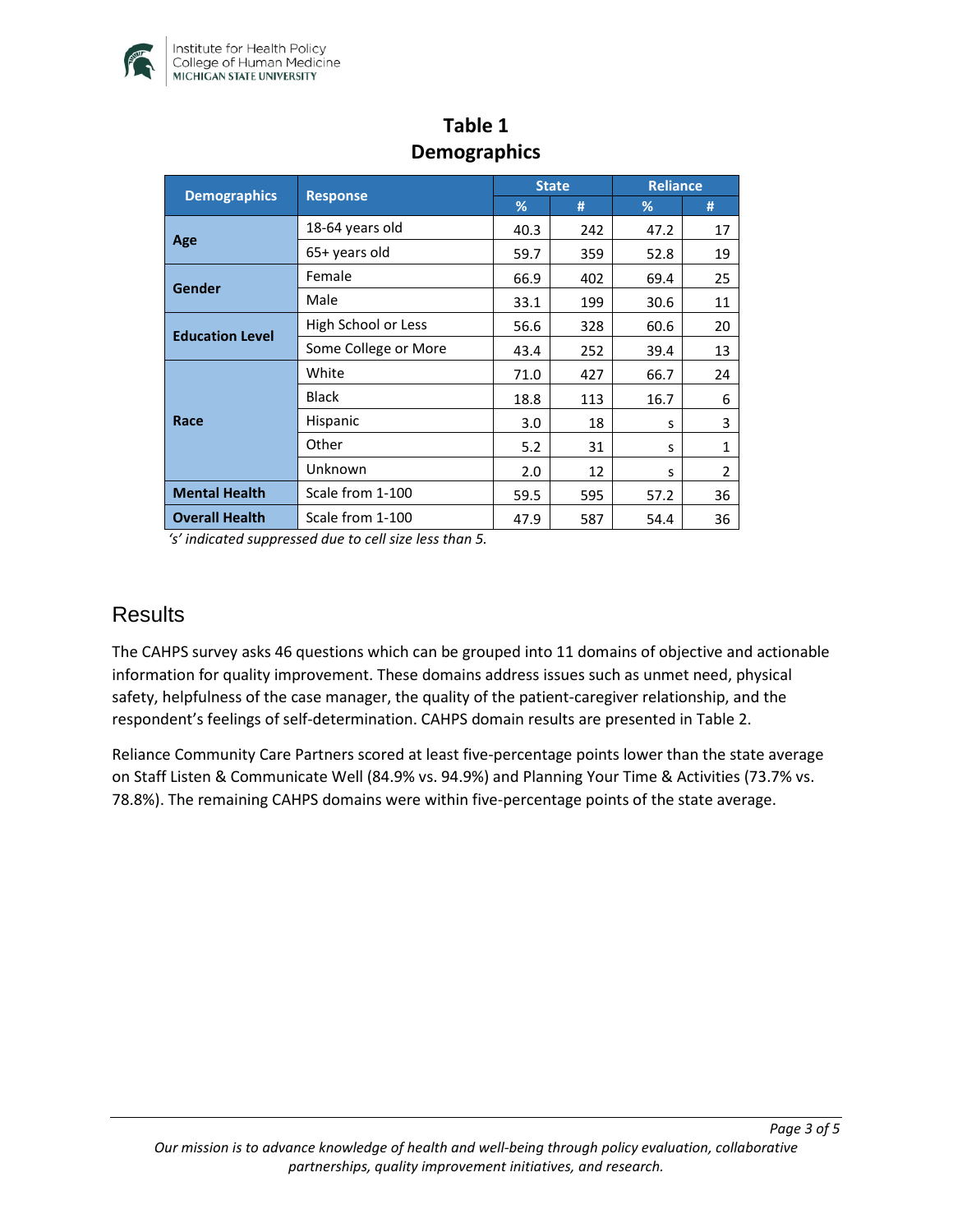

| <b>Category</b>                                                     | <b>Question</b>                                                                    |      | <b>Reliance</b><br><b>Percent</b><br>$n=36$ |
|---------------------------------------------------------------------|------------------------------------------------------------------------------------|------|---------------------------------------------|
| <b>Global Ratings</b><br><b>Measures</b>                            | <b>Category Score</b>                                                              |      | 88.4                                        |
|                                                                     | Global Rating of Personal Assistance and Behavioral Health Staff                   |      | 91.7                                        |
|                                                                     | <b>Global Rating of Case Manager</b>                                               |      | 93.7                                        |
| <b>Recommendation</b><br><b>Measures</b>                            | <b>Category Score</b>                                                              |      | 95.6                                        |
|                                                                     | Recommendation of Personal Assistance and Behavioral Health<br><b>Staff</b>        |      | 90.0                                        |
|                                                                     | Recommendation of Case Manager                                                     |      | 96.8                                        |
| Staff are reliable<br>and helpful                                   | <b>Category Score</b>                                                              | 92.4 | 89.6                                        |
|                                                                     | Staff come to work on time                                                         | 93.3 | 90.2                                        |
|                                                                     | Staff work as long as they are supposed to                                         | 95.4 | 96.0                                        |
|                                                                     | Someone tells you if staff cannot come                                             |      | 85.0                                        |
|                                                                     | Staff make sure you have enough privacy for dressed, shower,<br>bathing            | 93.3 | 91.3                                        |
| <b>Staff listen and</b>                                             | <b>Category Score</b>                                                              | 94.9 | 84.9                                        |
|                                                                     | Staff treat you with courtesy and respect                                          | 97.0 | 96.0                                        |
|                                                                     | Staff explanations are easy to understand                                          | 92.9 | 97.1                                        |
| communicate<br>well                                                 | Staff treat you the way you want them to                                           |      | 94.2                                        |
|                                                                     | Staff explain things in a way that is easy to understand                           |      | 90.0                                        |
|                                                                     | Staff know what kind of help you need with everyday activities                     | 96.6 | 97.1                                        |
| <b>Case Manager is</b><br><b>Helpful</b>                            | <b>Category Score</b>                                                              | 94.5 | 96.1                                        |
|                                                                     | Able to contact this case manager when needed                                      | 97.8 | 95.2                                        |
|                                                                     | Case manager helped when asked for help with getting or fixing<br>equipment        |      | 100                                         |
|                                                                     | Case manager helped when asked for help with getting other<br>changes to services  | 91.4 | 93.2                                        |
| <b>Choosing the</b><br><b>Services that</b><br><b>Matter to You</b> | <b>Category Score</b>                                                              | 90.9 | 87.9                                        |
|                                                                     | Person-centered service plan included all of the things that are<br>important      |      | 82.4                                        |
|                                                                     | Staff knows what's on the service plan, including the things that<br>are important | 95.4 | 93.5                                        |

# **Table 2 2019 MI Choice Enrollee Satisfaction Survey**